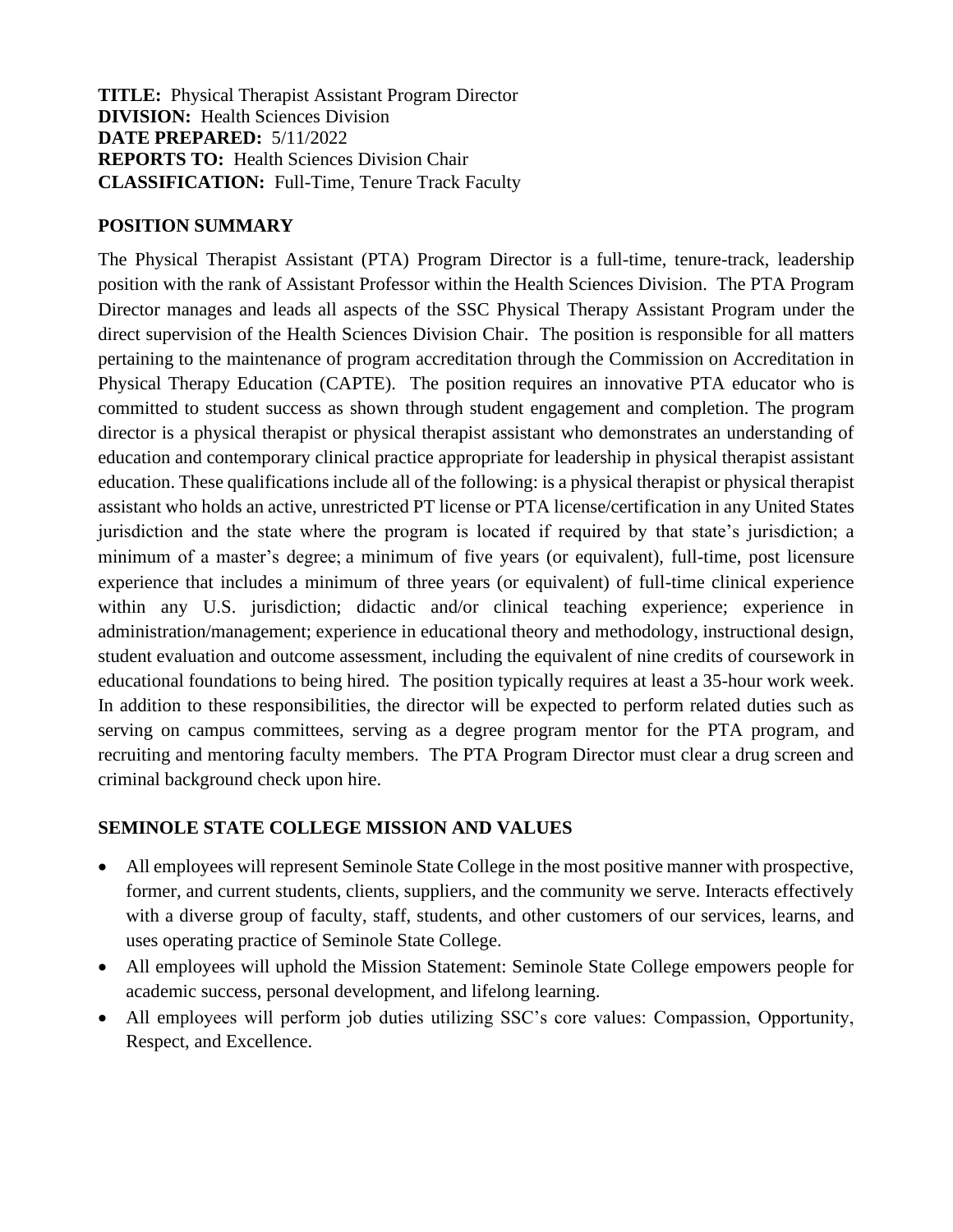## **PRINCIPAL DUTIES AND RESPONSIBILITIES**

- Handle confidential information with tact and discretion. Comply with all current HIPAA and FERPA regulations.
- Administer all aspects of the SSC-GCTC PTA Program.
- Develop and maintain program curriculum in accordance with best practices in PTA education, CAPTE accreditation standards and requirements, and budgetary constraints.
- Supervise and lead the PTA Program Admission Committee and the PTA program admission process.
- Communicate appropriate student advisement practices to new student and faculty advisors through the Director of Advisement.
- Supervise and evaluate PTA faculty and staff.
- Maintenance of program accreditation through the Commission on Accreditation in Physical Therapy (CAPTE).
- Recruit adjunct and full-time PTA faculty.
- Engage students in assigned courses while displaying professionalism, subject matter expertise, and teaching skills.
- Provide timely opportunities for student consultation through office hours and the campus computer network.
- Utilize the SSC learning management system for communication with faculty and students.
- Facilitate curriculum design through textbook selection, research of other instructional material for classroom instruction enhancement, assist with curriculum development, implementation, and revision.
- Serve as a degree program mentor for the PTA degree program to prospective and current students.
- Represent the college and the division through participation in division, campus, community, and professional activities.
- Attend division and program meetings as assigned.
- Submit required forms and reports in accordance with divisional and college standards.
- Participate regularly in professional development activities including, but not limited to, Fall In-Service.
- Perform other duties as assigned.

# **OTHER DUTIES AND RESPONSIBILITIES**

- Ensure that Program employees are cognizant of important issues including, but not limited to: campus security and safety.
- Understand the range of coverage in accommodating employees and students under the American with Disabilities Act.
- Conduct annual evaluations and hold employees accountable for addressing concerns that surface during the evaluation process.
- Work with Human Resources in filling vacancies within the program and ensure that interviews are conducted professionally.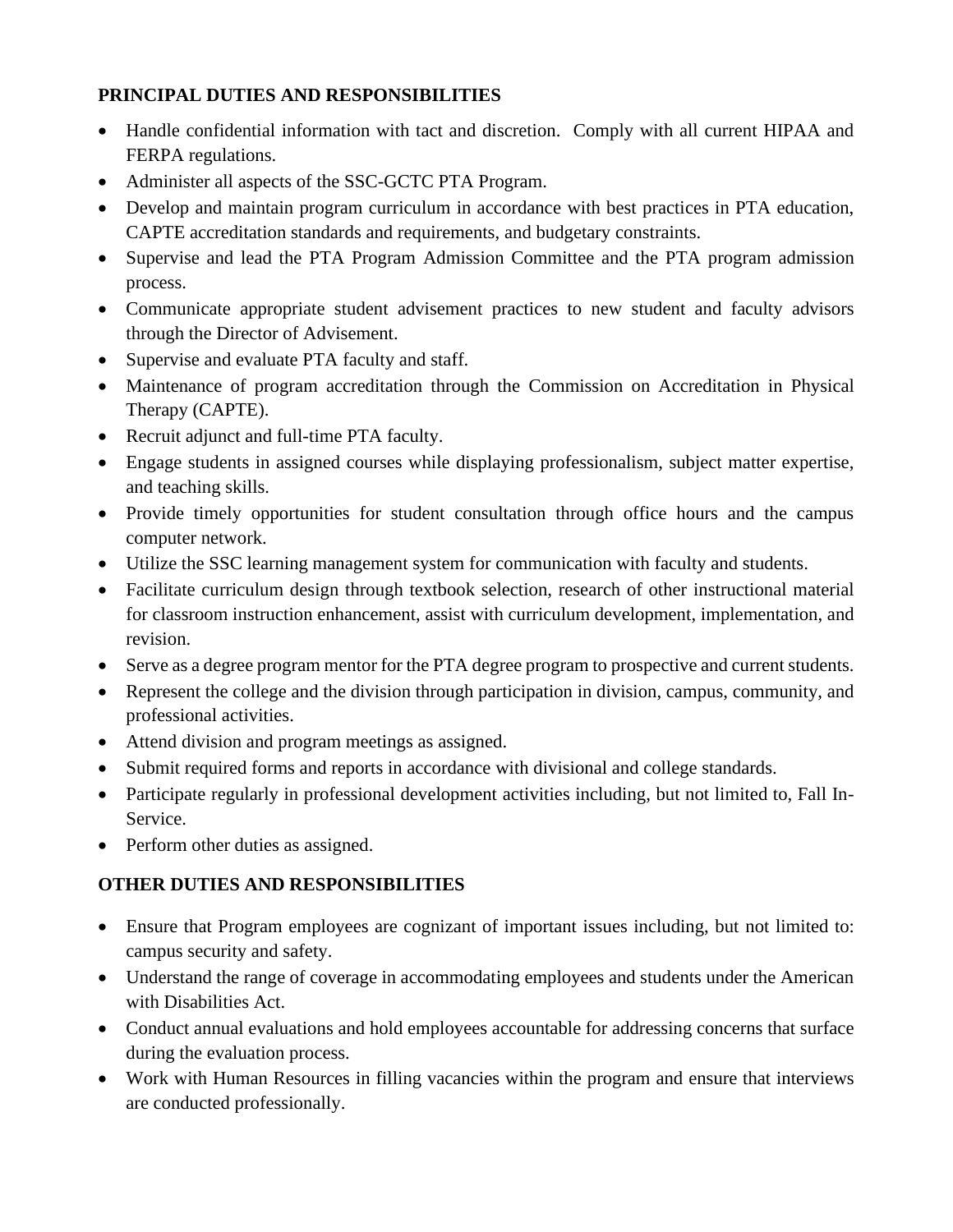- Establish a long-term vision for the program and work to develop ways to implement new procedures and programs.
- Perform supervisory responsibilities as needed.
- In conjunction with the STEM Division Chair, coordinate appropriate course offerings including times and formats for specific classes and placement on Course Equivalency Plan (CEP).
- Promptly submit class scheduling information, degree plans, and course descriptions for publication and promotion (class schedules, catalog, program reviews, website listings, etc)
- Responsible for identifying and employing qualified adjunct instructors for courses offered within the program.
- Plan and submit program budget requests on an annual basis; monitor and supervise expenditures to ensure budgetary compliance.
- Facilitate resolution of issues that arise within the program.
- Oversee textbook selection for the program.
- Prepare for internal and external program Reviews.
- Prepare for accreditation visits and assessment reviews by accrediting and approving agencies.
- Ensure compliance within the Program of all SSC policies and procedures.

# **KNOWLEDGE, SKILLS AND ABILITIES REQUIRED:**

- A minimum of a master's degree in Physical Therapy.
- Teaching experience (clinical, didactic, continuing education, in-service).
- A minimum of five years (or equivalent), full-time, post licensure experience that includes a minimum of three years (or equivalent) of full-time clinical experience within any US jurisdiction.
- Experience in administration and management.
- Experience in educational theory and methodology, instructional design, student evaluation and outcome assessment, including the equivalent of nine credits of coursework in educational foundations.
- Computer literacy in Microsoft Office, E-Mail, and Internet.
- Effective interpersonal skills: professional oral and written communication skills. Proof reading and preparing error free final copies of documents and reports, as well as copying, routing, and filing of materials when appropriate.
- Motivated and self-directed behaviors requiring minimal supervision.
- Meet all established deadlines.
- Employee must be a physical therapist or physical therapist assistant who holds an active, unrestricted PT license or PTA license/certification in any United States jurisdiction and the state where the program is located if required by that state's jurisdiction*.*
- Program Director is expected to belong to professional organizations and is encouraged to attend and present at professional conferences within the discipline.
- Program Director must have a working home phone or cell number with voice mail or email in the event division chair, other administrators, colleagues, and students need to contact the program director beyond the scheduled work hours for emergencies*.*